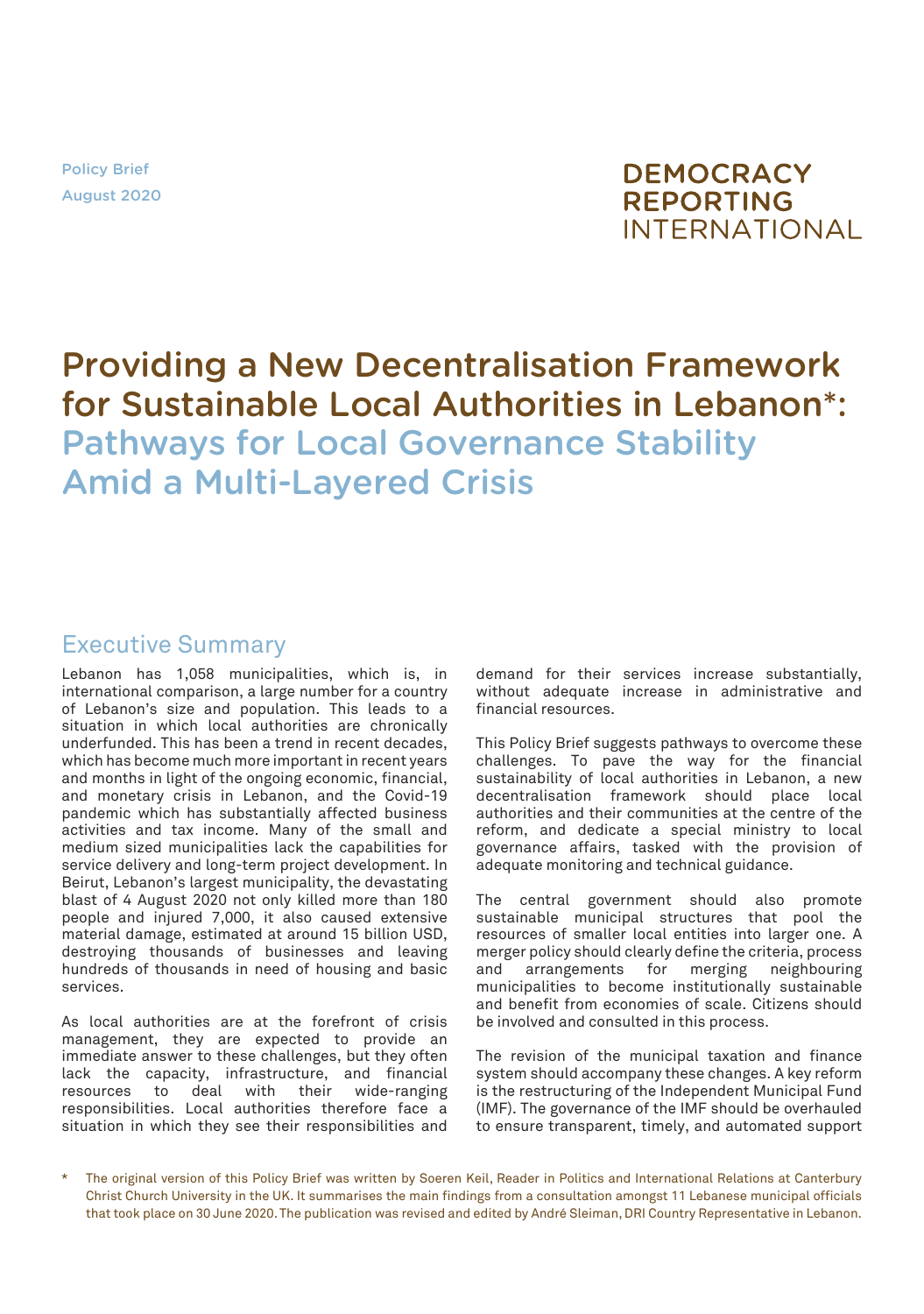payments to local authorities. The IMF needs to become an autonomous body, which allocates money to local authorities based on new criteria, including the number of households (based on actual residents), the number of taxpayers, and the number of registered businesses.

## 1. What kind of framework is needed to ensure that local authorities are sustainable and viable in Lebanon?

Lebanese local authorities face an ever-growing challenge to fulfil their legal obligations. Their tasks are becoming ever-more complex in the context of a compounded crisis (Covid-19, Syrian refugees, financial, monetary, economic, and political crisis). In Beirut, the devastation caused by the deadly blast of 4 August 2020, estimated at around 15 billion USD,1 calls for an agile recovery plan at the short and long terms, focusing on rebuilding the infrastructure, restoring thousands of lost businesses and houses, and providing much needed services in all areas.

As local authorities are at the forefront of crisis management, they are expected to provide an immediate answer to these challenges, but they often lack the capacity, infrastructure, and financial<br>resources to deal with their wide-ranging resources to deal with their wide-ranging responsibilities. Local authorities therefore face a situation in which they see their responsibilities and demand for their services increase substantially, without adequate increase in administrative and financial resources. In some cases, municipal officials use their private money to keep services going, while in other cases services had to be reduced or stopped.

Against this backdrop, local authorities lack clear guidelines and instructions, as well as support and enablement from the central government. For example, local authorities were not consulted when the Lebanese government discussed and adopted a new public salary pay scale in 2017, but they were asked to apply the new rules without being given the financial resources to do so. Similarly, communication between local authorities and the Ministry of the Interior and Municipalities (MoIM) as well as other line ministries $^{\rm 2}$  is delayed by red tape and rarely delivers results on the ground. When requested, support is either withheld or delayed from the centre. In this regard, digitalisation can enable decentralisation and empower local authorities while reducing corruption and increasing efficiencies in transactions across various municipal processes.

In addition, local authorities face substantial financial pressures. Their income, from various sources, is challenged. On the one hand, municipalities lack the administrative infrastructure to collect fees. infrastructure to collect fees, surcharges, and taxes. On the other hand, tax evasion is high, and municipalities do not have legal leverage to pursue citizens and businesses who/that do not pay their dues. Similarly, Unions of Municipalities (UoMs) suffer financially because many member municipalities do not pay their yearly contribution to the UoM, often because they lack the financial resources to do so. Local authorities' inability to receive donations and loans, and actively engage in private-public partnerships further limits their capacity to deliver services in a costefficient manner.

The situation is even more critical as the contributions from the Independent Municipal Fund (IMF), a financial equalisation system managed by the central government, are often delayed and reduced without clear explanation. For example, local authorities only recently received funds promised to them in 2017.

#### Recommendations:

- 1. The reform of local governance laws is an opportunity to boost the effectiveness of local authorities if local/ regional authorities and communities are considered as key actors of government rather than a layer of the government whose needs and demands can be ignored.
- 2. To ensure that local authorities receive the support they need and can cope with the ever-increasing demands for their services, a dedicated Ministry for Municipal Affairs should be established, which deals exclusively with local governance issues and acts as a bridge between local authorities and the central government. This new ministry needs to have a much better understanding of the situation on the ground than the current MoIM, which is mainly focused on security issues.
- 3. Local authorities, together with the Ministry for Local Governance Affairs, should develop longterm economic development plans and policies which include a focus on financial sustainability.
- 4. Local authorities should be given the legal leverage to cooperate not only with each other but also to receive donations and loans and establish publicprivate partnerships to deliver their services costeffectively.
- 5. The administrative and technical capabilities of local authorities should be developed to improve the collection of municipal taxes and fees. Automated systems and e-governance can help increase efficiency, reduce corruption, and enable transparency. Legal leverage to curb tax evasion should also be provided.

<sup>1</sup> Haghdoost, Y. (2020). "How the Beirut Explosion Will Worsen Lebanon's Crises". The Washington Post. 17 August 2020. Available at:

[https://www.washingtonpost.com/business/how-the-beirut](https://www.washingtonpost.com/business/how-the-beirut-explosion-will-worsen-lebanons-crises/2020/08/14/67547828-dde3-11ea-b4f1-25b762cdbbf4_story.html)[explosion-will-worsen-lebanons-crises/2020/08/14/67547828](https://www.washingtonpost.com/business/how-the-beirut-explosion-will-worsen-lebanons-crises/2020/08/14/67547828-dde3-11ea-b4f1-25b762cdbbf4_story.html) [dde3-11ea-b4f1-25b762cdbbf4\\_story.html](https://www.washingtonpost.com/business/how-the-beirut-explosion-will-worsen-lebanons-crises/2020/08/14/67547828-dde3-11ea-b4f1-25b762cdbbf4_story.html). Viewed 17-08-2020.

Particularly the Ministry of Environment, the Ministry of Public Works and Transport, and the Ministry of Energy and Water.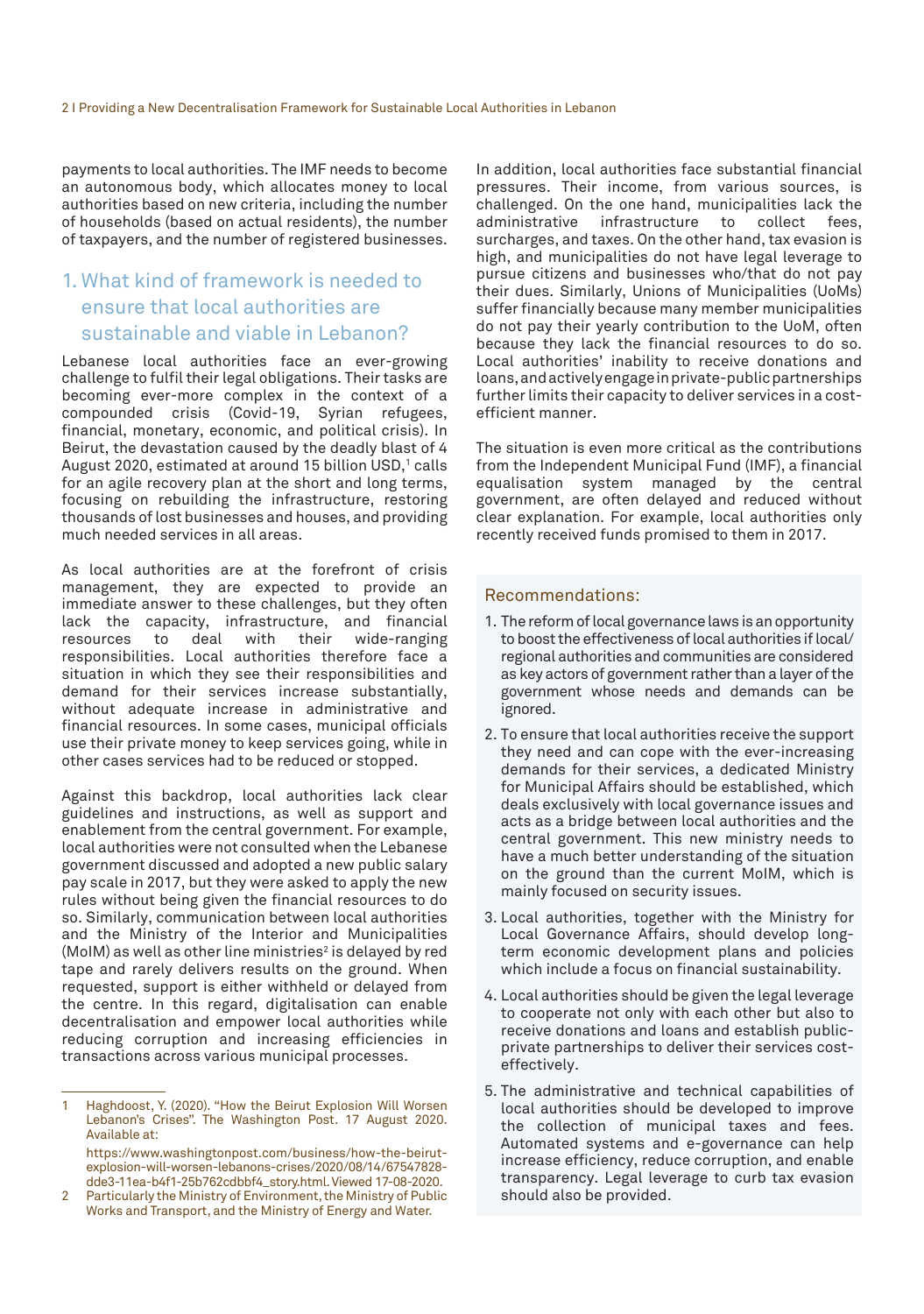### 2. Should municipalities merge? If so, what should be the criteria for municipal mergers?

Lebanon has 1,058 municipalities, which is a large number in international comparison. Nearly half of Lebanese municipalities (45%) have a population of 2,000 inhabitants or less, and a further 26% have a population between 2,000 and 4,000 inhabitants. This leads to a situation in which many of the small and medium sized municipalities lack the capacities for service delivery and long-term project development. While the size and large number of municipalities has been recognised as a problem across Lebanon, it has become difficult to change the current structure.

Many new municipalities have been created to serve<br>certain interests (party politics, electoral interests gerrymandering) – a wider reform of the municipal structure requires a new municipal merger law, which needs to be decided by Parliament. Particularly, the smallest municipalities benefit politically influential individuals and groups, so there will be ongoing resistance to any reform in this direction. The reform framework needs to be clearly defined as questions about the criteria of mergers, the institutional framework and citizen involvement all need to be answered.

#### Recommendations:

- 1. A new law on municipal mergers should clearly define the criteria, process, and arrangements for merging neighbouring municipalities to become institutionally sustainable and benefit from economies of scale.
- 2. Citizens should be involved and consulted. Mergers should include public consultations and an information campaign that explains the rationale, benefits, and financial impact of mergers.
- 3. Institutional incentives for mergers need to be created, including provisions to ensure that previous mayors will still be able to play a vital role in a newly merged municipality. This could be ensured through a rotating mayor position.
- 4. The criteria for any municipal merger should be economic viability (economies of scale), the number of residents (one suggestion is a minimum of 3,000 permanent residents) and some form of spatial cohesion to ensure that services can be planned and delivered effectively.
- 5. If the Lebanese government has no political will for mergers right now, the formation of new UoMs that pool the resources of neighbouring municipalities into larger inter-municipal entities, should be considered as a prelude to eventual mergers.

#### 3. What changes in the funding arrangements for local authorities are needed to ensure long-term financial sustainability?

Local authorities are chronically underfunded in Lebanon. This has been a trend in recent decades, which has become much more important in recent years and months in light of the ongoing economic, financial and monetary crisis in Lebanon, and the Covid-19 pandemic which has substantially affected business activities and tax income throughout Lebanon. Since IMF funds provide for most of municipal income, local authorities do not have any control over their own income sources; payment is often delayed and reduced without explanation.

Other sources of income have also not been forthcoming. In addition to delayed and incomplete IMF payments, surcharge contributions from public establishments for electricity, water and telecommunications have also not been passed on to local authorities, despite their legal right to receive a certain contribution from all public utilities. Moreover, while Lebanon has witnessed an increase in new houses and property development, this has not resulted in a substantial income for local authorities.

Local authorities consistently lack adequate funding for long-term project development. As such, most local authorities do not invest in long-term developmental (and income generating) projects but engage in firefighting to ensure a basic level of services. When local authorities want to invest in longer-term development, they often face hurdles in their spending power. Strict administrative control applies to all municipal spending above LBP 20 million (approx. 2,600 USD according to the actual market rate), and the approval process is often very long, causing heavy backlogs. This leads to a situation where the central government, particularly the MoIM is not seen as a partner but as a barrier to efficient local governance. Local authorities often work around the rules and guidelines of line ministries and seek financial support elsewhere, particularly international donor organisations and overseas remittances, to deliver basic services.